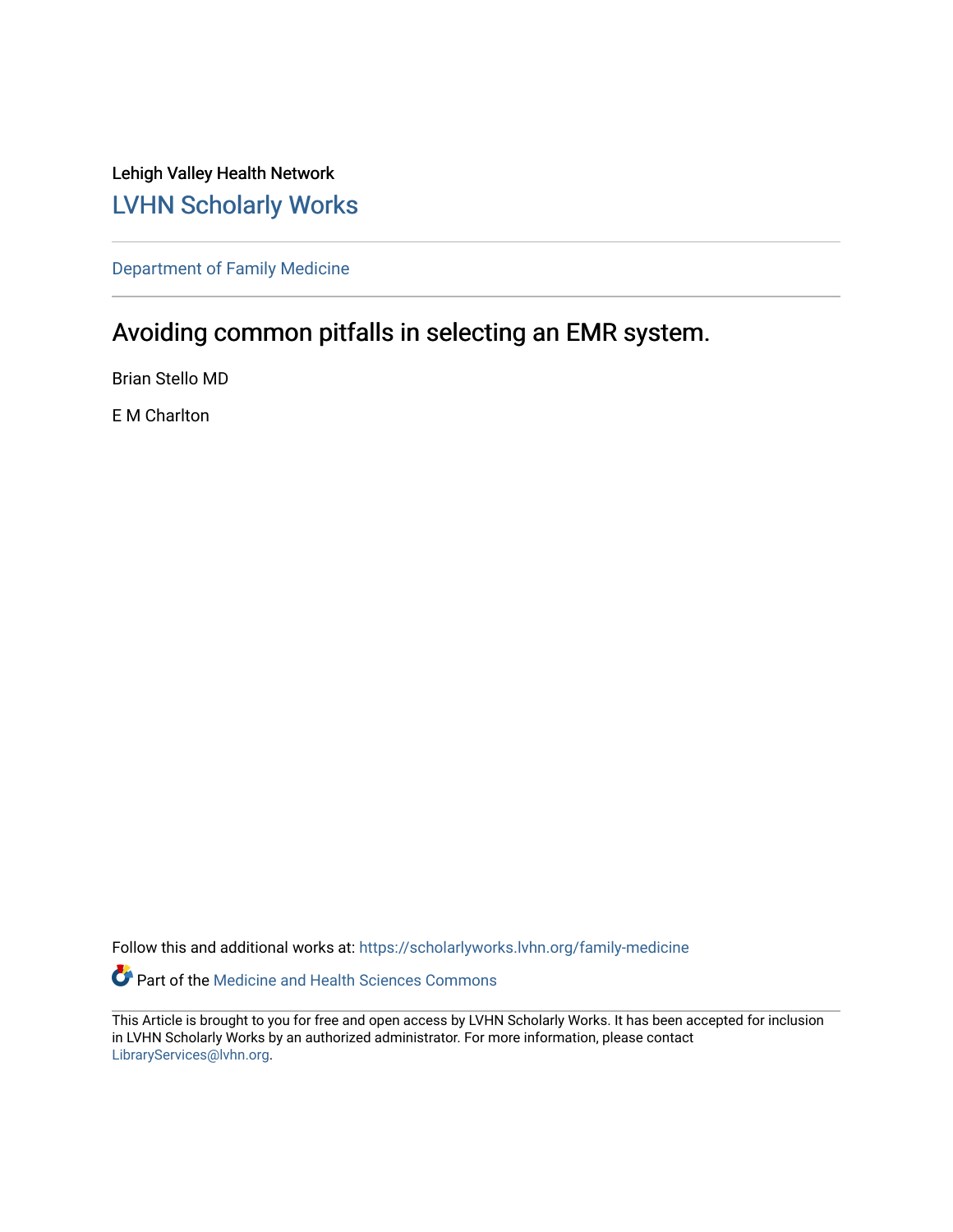# **Computers**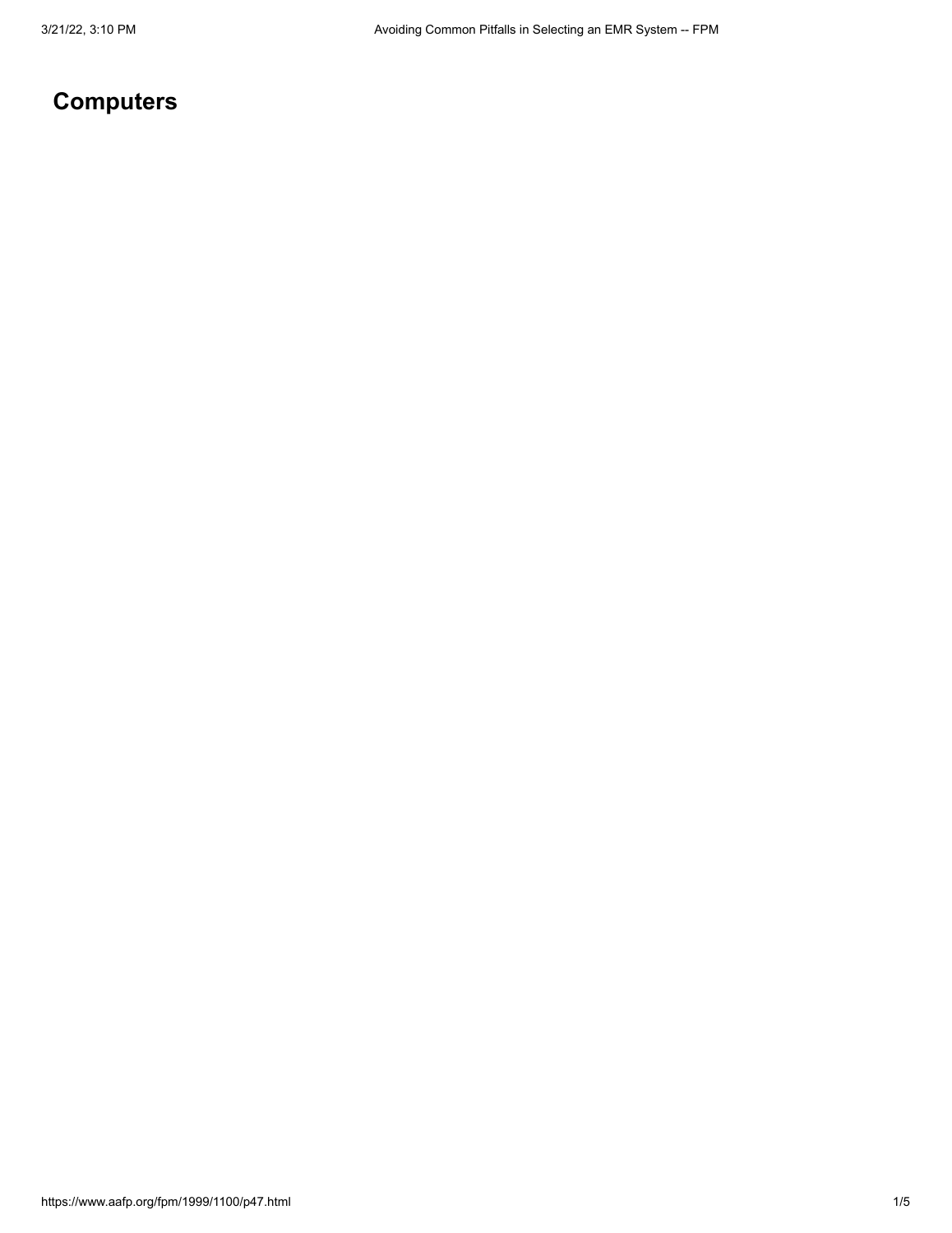# **Avoiding Common Pitfalls in Selecting an EMR System**

*Sure the demo version is wonderful, but how can you tell what the program is* really *like?*

Brian Stello, MD, and Eileen M. Charlton

*Fam Pract Manag.* 1999 Nov-Dec;6(10):47-48.

Electronic medical records (EMR) systems are an emerging technology with great promise for family physicians. A well-designed system can bring streamlined record-keeping, easy access to information, more useful tracking of patient care, improved documentation and, perhaps, clinical decision support.

If you've been through a demonstration, you've seen how simple it looks to write a progress note, manage patient care and run performance improvement reports. The vendor probably also promised increased productivity, quality and patient satisfaction.

However, EMR systems have technological limitations. The following tips will help you to uncover them and choose a system well suited to your practice.

#### **Beyond the demo**

Demo disks and structured demonstrations tend to present highly idealized, simplified cases. To determine whether a system is right for you, you'll need to dig deeper:

**Don't be afraid to challenge the system**. Ask for an unstructured demonstration that gives you a hands-on view of a few complicated cases across different ages and genders. For example, an evaluation of a patient with fatigue may provide a more realistic look at how the system will really work for you. Consider using a few actual cases from your own records.

**Learn about product development**. The final product may reflect some clinical assumptions made by its developers. For example, a system designed with an internal medicine focus may not include pediatric growth charts or prenatal-care templates. The product you choose should support the scope of your family practice's services, and you should be able your needs.

**Check with users**. Even the salesperson's so-called satisfied customers may turn out to be surprisingly dissatisfied once you start asking them questions. Many vendors have physician-advisory groups whose members should be accessible to potential customers. Call these and other clients and ask them to describe difficulties they've experienced and how the vendor helped solve them. If possible, visit a user to see the EMR in action. Consider taking along staff members to get their perceptions. And you should go beyond contacting the list of names provided by the vendor. [For information about technology resources, see "**[FP Net, Fam-Med offer online information technology advice](#page-3-0)**."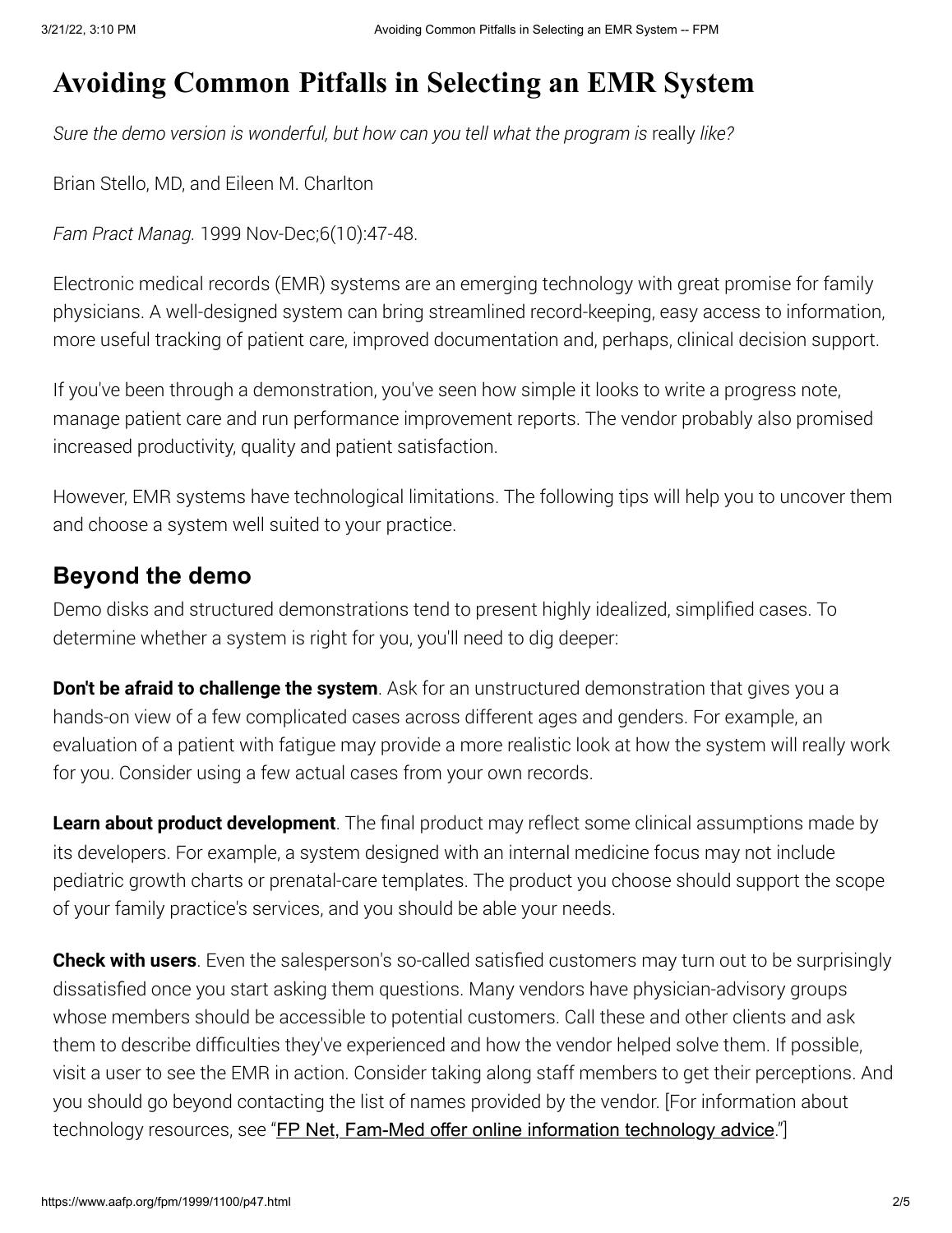**Evaluate hardware needs**. Will you use desktop PCs, laptops, hand-held devices or a combination? How much hardware will be required to make the system functional for clinicians and staff? How will it connect to your network? How will you get the hardware to the point of care? What operating system does the EMR software require — DOS, Windows, Windows NT, Unix or Macintosh? Can you obtain support for that operating system? How will the EMR system interface with your billing software? Getting good answers to these questions is crucial.

#### <span id="page-3-0"></span>**FP Net, Fam-Med offer online information technology advice**

If you are in the market to purchase information technology, two helpful resources are available for family physicians. You can participate in FP Net, a clearinghouse for computerization resources staffed by the American Academy of Family Physicians' technical panel on computerization, and Fam-Med, an internet discussion group on information technology in family practice. FP Net allows AAFP members to gain advice about electronic medical records and other computer technology. Simply post a question on the AAFP's electronic bulletin board (AAFP member number required), and it will be forwarded to a family physician or other professional for a response. Your question and the answer will be posted later so your colleagues can also benefit from the advice. If you have an answer to a question or solution to a problem that you see on the bulletin board, you can post a response as well. The site also features articles, software and hardware vendor listings and computerization conferences. To gain access to FP Net, go to www.aafp.org/fpnet/qa.html. Fam-Med is geared toward the use of information technology in family medicine. Members can post inquiries or browse through old postings. The list averages 10 to 20 messages a week, but members can subscribe to a digest form. To subscribe, go to www.fpen.org/fam-med.

## **Understand the finer points**

Features such as structured data entry and business-operations software provide the means for you to track clinical performance for health maintenance or disease management. It is important that you try to get a good grasp of how these features can affect your practice before you select an EMR.

**Structured data entry**. Structured data entry allows the EMR to manage and retrieve information by forcing the user to document key components of an encounter  $-$  from the history and physical through the diagnosis and treatment plan — by choosing descriptors from preset lists. Clinicians who feel strongly about maintaining their own documentation style may feel constricted by this process. However, the more they deviate from the structure, the more difficult it is to capture and reliably analyze clinical performance. Choosing an EMR that allows you to customize the lists of clinical descriptors will help ease the transition to structured data entry.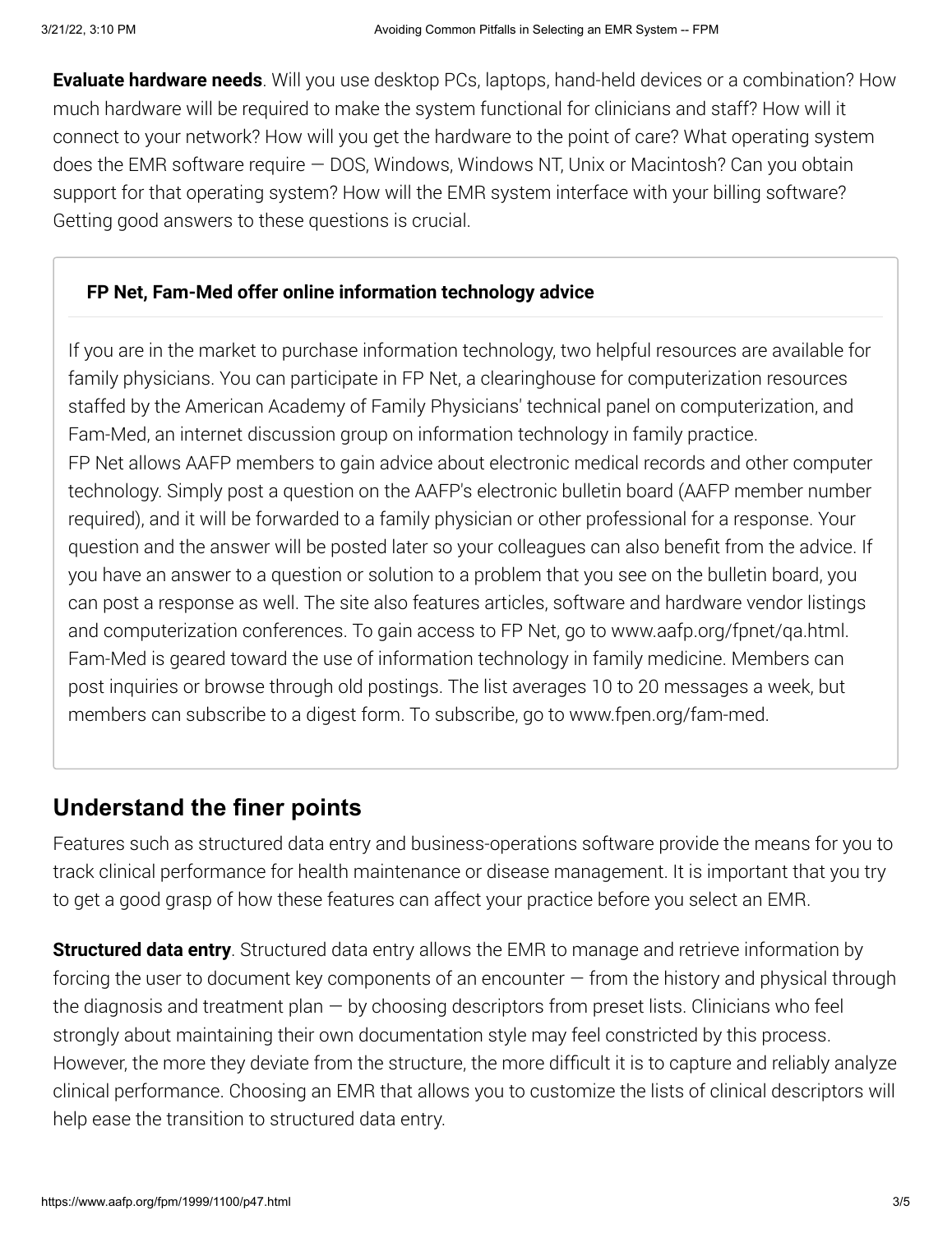**Business-operations software**. Most EMR vendors offer business-operations software that integrates with the EMR. This addition allows you to track patient scheduling, clinical encounters and billing in one system. If you choose to maintain your own billing and scheduling system, you may be able to purchase an interface to automate communications between your business system and the EMR. Interfaces can be expensive, but without one, your staff will have to create and maintain duplicate data.

### **Look for hidden costs**

You will of course have to pay for hardware, software and licensing fees to operate the EMR system, but you may incur other, less obvious costs as well.

**Re-wiring for access**. It's likely you will have to re-wire your building to make records accessible at all the points of patient contact, such as your front office, work stations and exam rooms. If you choose to use desktop PCs instead of more portable devices, you may need to redesign or refit your exam rooms and work areas.

**Creating an interface**. If you maintain your current billing and scheduling system, you will have to choose between paying for an interface and paying staff for duplicate data entry. Interfaces for common billing systems are built into some EMRs. Or a custom interface may have to be designed to link the EMR to your existing system. In either case, each interface adds costs.

**Training staff**. Depending on the EMR you purchase, it may take as much as 20 hours of staff and clinician time to learn to use it. You may be faced with a choice of closing your practice for a few days or paying staff overtime for training. Although some practices quickly acclimate to the electronic record, the cost to the average practice can be as much as a 10 percent to 20 percent loss in productivity during the first year.

**Going paperless**. Converting active patient charts to the EMR will add to your expense, if you choose to do so. A relatively inexpensive optical image scanner can help. However, clerical time will be required to scan and store data, and you'll need more disk storage space. If you aren't able to go paperless, you must consider the cost of maintaining two records.

**Reading the fine print**. Thoroughly evaluate your contract with the EMR vendor to look for additional costs. It is reasonable to expect that fixes to your version of the EMR come at no cost. However, it is likely that newer versions of the product will require you to sign and pay for a new license agreement. There may be an annual maintenance contract or fees for using the vendor's help-line services. Updates to drug and ICD-9 databases may also be a recurring cost.

# **Weigh your options**